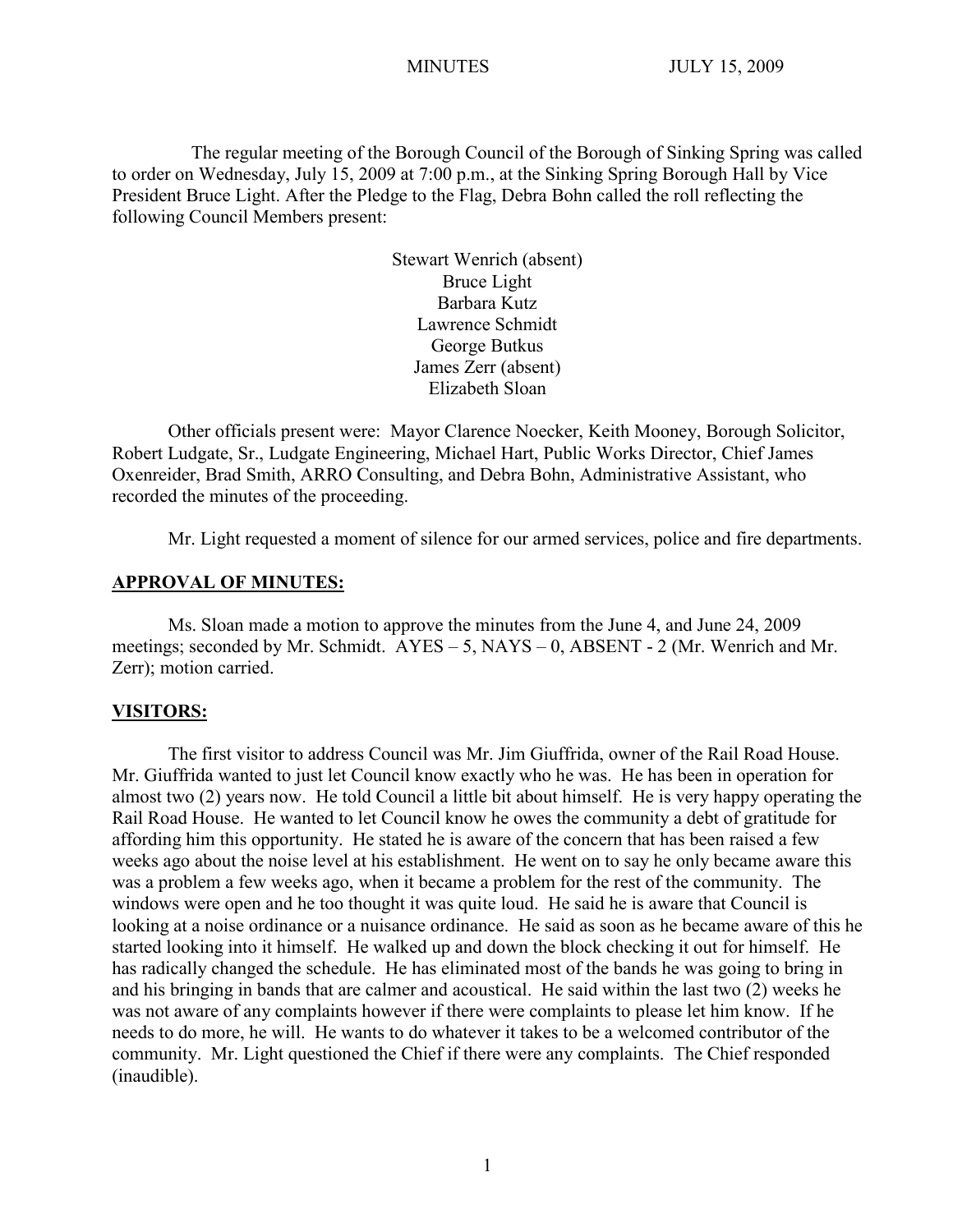#### **COMMUNICATIONS:**

Mrs. Bohn stated there were no communications.

#### **APPROVAL OF BILLS:**

Mr. Schmidt made a motion to pay the bills; seconded by Ms. Sloan.  $AYES - 5$ ,  $NAYS - 0$ , ABSENT - 2; motion carried.

### **REVITALIZATION PROJECT:**

Mr. Pachuilo stated there were a few major developments that have happened to BOSS 2020. The first is they secured some visitors to the meeting the following evening. Senator Folmer, Representative Cox, and County Commissioner Barnhardt will be there. It is very important that other elected officials outside the Borough know where we are going. He urged Borough Council to attend. He encouraged everyone to come out and show their support and meet their elected officials.

The next item has been worked on by Mr. Bernie Campbell and Mr. Jim Adams. It is a report showing the positive financial impact it will have to our Borough as this project moves forward. He turned the floor over to Mr. Campbell who put on a power point presentation to Council. He thanked Council. He tried to estimate the impact of the BOSS 2020 development might be for Sinking Spring. He presented to Council a worksheet. He went on to explain about the information on the power point. (A copy of the presentation will be attached to the minutes). He stated this is focused on the main area only; not the peripheral areas. He stated he used some of the information from the Tilden Township's study from 2005 to come up with the percentage of cost increases that the Borough might see due to the projected growth. This is just an estimate and he added a little bit more to buffer it on the high side. Based on all the calculations he said he calculated an almost \$199,000 income for the Borough for this project per year. The Wilson School District should see about an increase of \$900,000.00 in revenue for this project. The County should see about an increase of almost \$300,000.00. He said this is just the "single tunnel vision" part of the project. He stated he also estimated what the sewer impact might be with the project. The tapping fee is what it will cost someone to hook into the sewer system per EDU. Square footage per EDU is the retail footage per EDU. He stated the way he has it set up now is that they are individual however you can set it up as a building as being one (1). Mr. George Butkus said each apartment counts as an EDU to which Mr. Campbell stated that is what he has there. He is using 1,400 has the average square footage. This is a pretty big apartment. The base sewer rate is \$20.00 per month that he was showing. He explained how he broke it down. He said the estimated tapping fee for this project up front would be a half a million dollars. The projected total yearly income for sewer would be over \$100,000.00. Mr. George Butkus asked how he came up with the average income for new employees of roughly \$30,000 per year. Mr. Campbell stated in his research and after talking to several people that appeared to be the appropriate number. Mr. Butkus asked if there was any accounting if the buildings are not full; what happens if they go out of business. Is there an accepted number for vacancies? Mr. Campbell stated he could not answer that because it is not part of the expertise or what he looked to fine. He can look into that however if he stated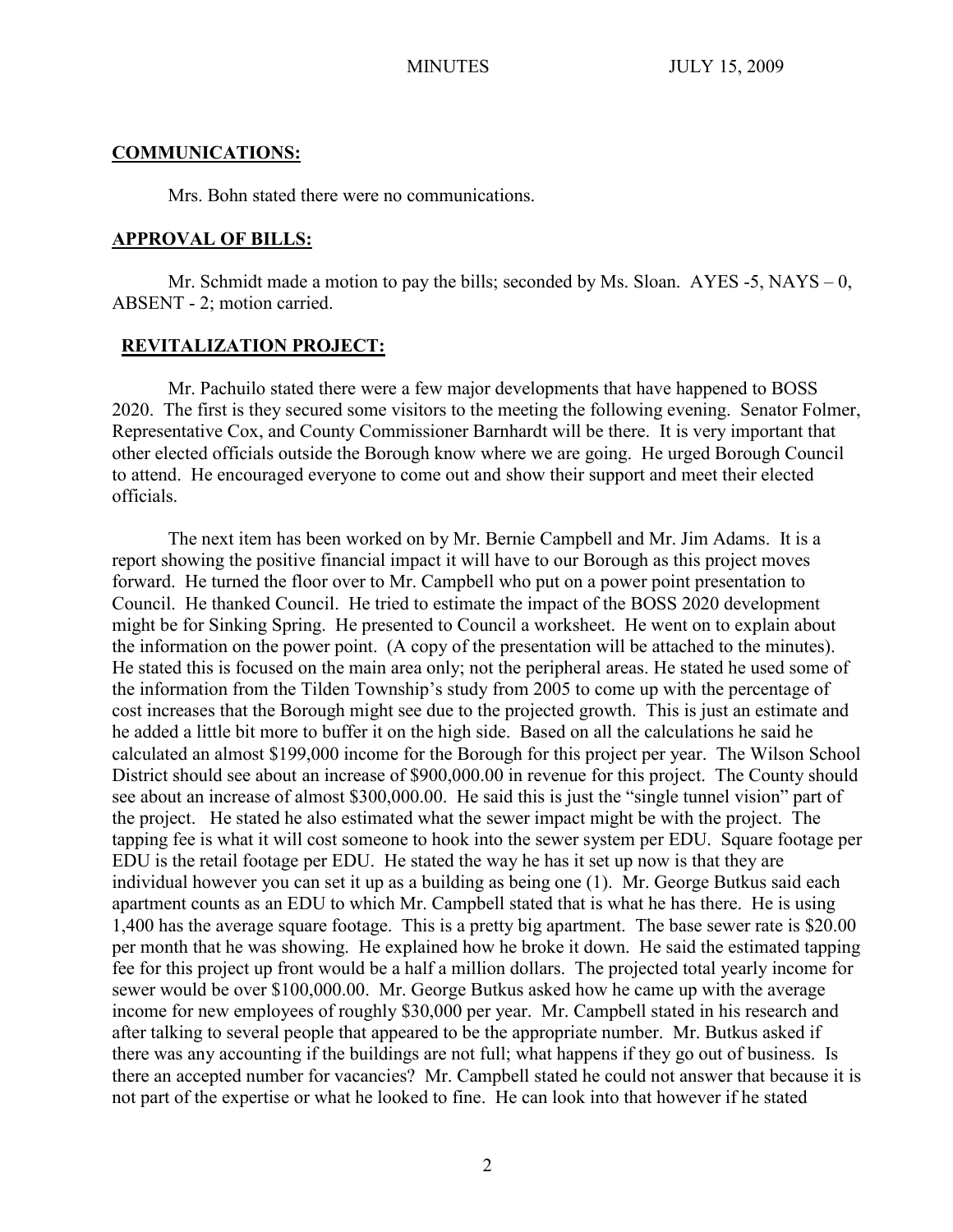## **REVITALIZATION PROJECT (cont'd):**

something at this point he would just be making it up. The hope is with a vital downtown, you don't have that problem. Based on West Reading, Mr. Campbell said, they have a waiting list for people to come in. A brief discussion ensued. Mr. Campbell stated he had a few diskettes with the program on it for people; they can go on and change things around and see the new outcome. Mr. Campbell stated again these are very conservative estimates. This may or may not be. As we move further along it will become clearer. Mr. Butkus feels he is way out of whack on parts of it both sewer and other areas. He explained why he thought that (inaudible). Mr. Ludgate reminded Mr. Francis Butkus that Mr. Campbell's estimates were low. Mr. Campbell thanked Council for the opportunity to show this to Council.

## **MILLER ENVIRONMENTAL:**

Mr. Peter Juzyk gave the report for June, 2009. He stated we started moving forward on the construction project. They completed televising James Street and began working on Queen Street and the rear of the Boscov's property for this project. They rescued an owl that dove into a sludge digester. They conducted a site visit of Dunkin Donuts with ARRO Consulting. They discussed methods of preventing violations and followed up by sending information regarding fat, oil, and grease removal to the facility. Personnel from Four Leaf conducted electrical measurements on two (2) occasions. Turning the oxidation ditch aerator on and off multiple times on 6/19/09 resulted in a partial plant upset during which solids rose to the surface of the clarifiers. Normal operating conditions were restored without any permit violations. They sent permit renewals to four (4) of the industries. After the end of the month they were received and executed by the Borough. There was some lightning related damage from a strike on June 26, 2009. The chlorine sensor, several annunciator boards, and some telephone equipment were damaged. The telephone equipment was repaired. The chlorine sensor was sent out to be rebuilt. The anunciator was replaced using a combination of spare boards and using boards in unused slots. As of that date all equipment has been repaired; it is now in the insurance companies' hands. Total flows for the month – total monthly flow was 16,631,000 gallons. Total precipitation for the month was 4.89 inches. The contributions by each municipality are Sinking Spring – 67.3%, Lower Heidelberg Township – 24.3%, and South Heidelberg Township – 8.4%. Mr. Butkus questioned if Mr. Juzyk wanted to discuss the RAS pump. Mr. Juzyk stated it was the raw sewage pump not the RAS pump. There was an outage of one (1) of the three (3) raw sewage pumps. We are usually operating one (1) pump at a time. During high flow events the second pump needs to come on line and during exceptional high flow events we might need to put the third pump on line. The drive was checked out by Reading Electric. There was no damage to the motor. As of that day another electrician looked at it and felt it was a drive issue. He will be providing an estimate to bypass the variable frequency drive so we can operate the pump at 100%. He thinks it will be in December when the new pump is around. The pump is okay. A bypass will be done and they are gathering the costs on this.

# **SEWER ENGINEER – ARRO CONSULTING:**

Mr. Brad Smith of ARRO gave the report. He reminded Council that we did receive a four (4) million dollar PENNVEST low interest loan. They are under contract with two (2) contractors and that it began on July 1<sup>st</sup>. The H20 Grant results were awarded the day before and the Borough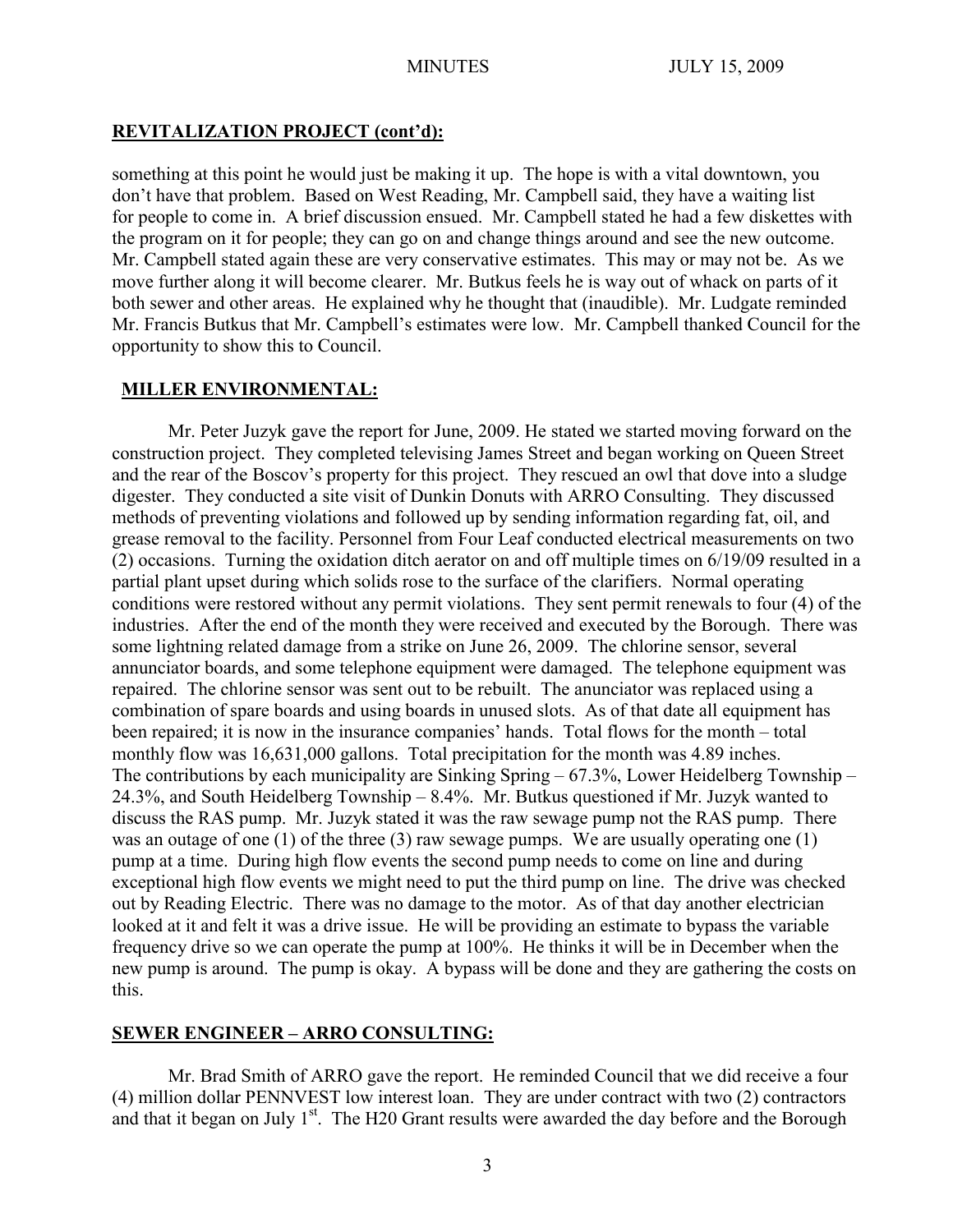### **SEWER ENGINEER – ARRO CONSULTING (cont'd):**

was turned down. A follow up inspection of Brookfield Manor was done on June  $30<sup>th</sup>$  at the request of the contractor to inspect the caps for the laterals. There are some items which need to be addressed, none of which are within the roadway. They are working with the developer on this issue. As far as the Local Shoppes of Sinking Spring go, the appropriate sections of the planning modules have been completed; the planning modules were returned to the developer's engineer for submission to DEP. They have received some correspondence from Lower Heidelberg Township looking for sewer capacity. Shared costs bills were sent out to the municipalities. In addition, they are working with them on the agreements. Some questions arose in regards for what Lower Heidelberg is looking for to which Mr. Butkus stated it is one (1) EDU for a private citizen and the other ninety two (92) is for a developer. Ms. Sloan questioned if we had this. Mr. Butkus stated the sewer committee will be meeting to look into this matter however he believes it might be available. He went on to say this is above and beyond what they originally stated they wanted. Mr. Schmidt questioned if the electrical contractor was going to sub out the contract on the lightning portion of it. Mr. Smith was not sure about the answer as Mr. Schlott was working with them. He will check with Mr. Schlott however the original contractor must due at least fifty (50%) percent of the work. Mr. Schmidt stated he looked over the documents and he was wondering if there were as builts somewhere in regards to the grounding systems that is out there. Mr. Butkus stated he hasn't seen them but he was told they should be part of the electrical. Mr. Schmidt stated he has not seen any. Mr. Schmidt stated due to the number of strikes out there perhaps we should take a look at that. He continued under the contract, and he could be wrong, but we are leaving the contractor do his own work; we aren't doing any engineering work. Mr. Smith stated it was his understanding there was no engineering that needed to be done. Mr. Schmidt disagreed with that. Mr. Smith stated that the surge protectors will be reviewed with the equipment package when it is delivered to the electrical engineer. That will be based on factory recommendations. Mr. Schmidt stated a lot of this is going to entail a new grounding system, he thinks. He was just wondering about this. Mr. Smith stated he will relay his question to their electrical engineer. A brief discussion ensued as to who should review the plans so this lightning problem can be rectified. Mr. Francis Butkus questioned Mr. Schmidt if a few years ago after one (1) of the strikes we had a company come in to survey the plant. Mr. Schmidt thought we did. He questioned if they ever had drawings or anything like that. Mr. Butkus stated he didn't see anything either. Another brief discussion ensued on grounding. Mr. Light stated we should wait and see what the sewer committee comes up with along with the engineers. Mr. Schmidt questioned if there were lightning arresters placed on the roof. The answer was inaudible. Mr. Francis Butkus stated we had gone thirty eight (38) years without a strike; now within two (2) years we have been struck three (3) times.

#### **UNFINISHED BUSINESS/REPORTS OF COMMITTEES:**

Chief Oxenreider stated for the month of June we had 174 calls, 33 traffic citations, 10 parking tickets, and 5 warnings.

Ms. Sloan stated there was no Library meeting this past month. There was an apron project started by Mrs. Sally McMahon and another resident. Mrs. McMahon has since passed away. They have several hundred aprons that they display. She will be asking the Library to perhaps put them on display. Mr. Light stated he hopes it goes off well as Libraries are struggling. Ms. Sloan stated that our Library has gone up by 6.3%.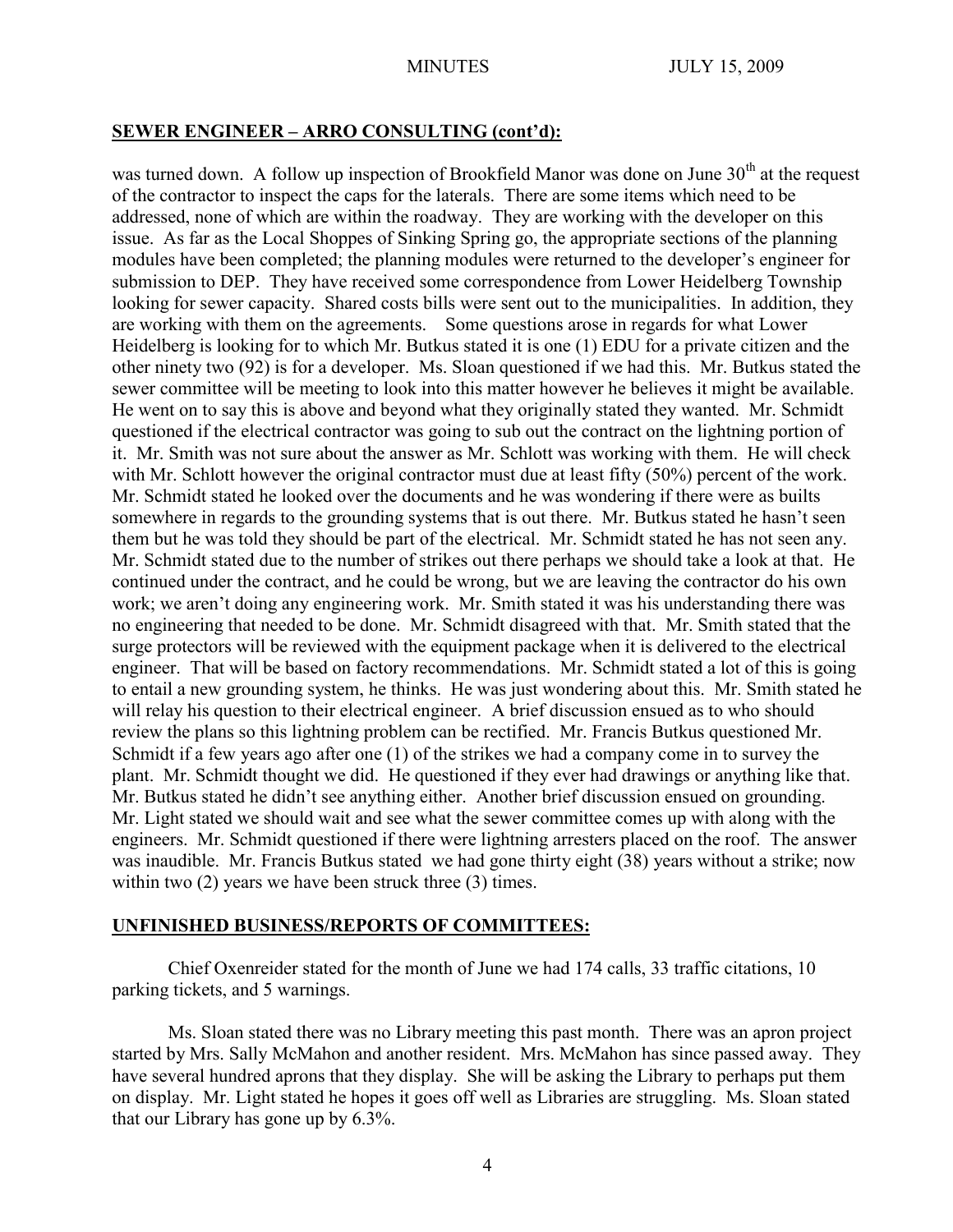#### **UNFINISHED BUSINESS/REPORTS OF COMMITTEES (cont'd):**

Mrs. Kutz stated the playground is up and running. It is doing quite welcome. That evening was Teen Night. She went on to state that Friday of that week there will be a car wash at the playground from 10:30 to 1:00.

Mayor Noecker said that Officer Schweyer is doing very well and should be back in about another four (4) weeks.

Mr. Light stated we need to place a person on the Board for the new E.I. T. collection beginning in 2012. Mrs. Bohn stated she is speaking on behalf of Mrs. Shade. Mrs. Shade would like to have Council's approval to go in with the Wilson School District, Lower Heidelberg Township and Spring Township to have a more weighted vote. We are small and we would not have much of a voice. Mrs. Bohn said by the year 2012 the State once only one (1) collection agency in each County. Currently, there are several that can do the collection and they want to streamline it down to just the one (1) per County. Mr. Mooney stated this is another State mandated thing. Every municipality is required to appoint a member and an alternate to the panel which will then discuss a County wide collection of earned income taxes. The hope is that within the next three (3) years each County will select one earned income tax collector for their County. Mr. Mooney stated right now we shall need to appoint our representatives because they need to be into the County by September  $15<sup>th</sup>$ . The first meeting is in November. Mr. Schmidt made a motion to appoint Mrs. Shade to the Board with Mr. Hart being the alternate; seconded by Mrs. Kutz. AYES  $-5$ , NAYS  $-0$ , ABSENT  $-2$ ; motion carried.

Mr. Light feels we should appoint Mr. Hart to the Tulpehocken Watershed. Mr. Schmidt made a motion to appoint Mr. Hart to the Tulpehocken Watershed committee; seconded by Ms. Sloan. Mr. Hart is involved in stormwater management. Mr. Mooney stated about a year and a half ago new regulations came out to preserve our waterways mandated by DEP. We need to manage this watershed. A brief discussion ensued. Mr. Ludgate explained why we need to take care of our creeks and rivers. Mr. Mooney feels that we might be getting to a point where DEP mandates certain treatments of stormwater. Mr. Ludgate agrees. Another brief discussion ensued about watersheds and what can be placed into them. Mr. Light requested a vote be taken.  $AYES - 5$ ,  $NAYS - 0$ ,  $ABSENT - 2$ ; motion carried.

Mr. Butkus stated the Sewer Committee did not meet that month because of scheduling issues. Mr. Butkus did attend the preconstruction meeting. He thanked Mr. Schmidt for hand delivering the permit to the sewer plant from Spring Township. They will now begin construction. Mr. Butkus feels we should be able to move ahead at the rate we were planning.

The first item on unfinished business was the agreement for the sewer plant with the farmer. No agreement has been signed at this point. Ms. Sloan wanted to know when it was going to be signed. Mr. Butkus stated he was not working with the farmer, Mr. Fitzpatrick was. Crops have been planted in the area where the expansion is to occur; however the farmer is aware he will be losing them. The farmer stated this will not be an issue. We are charging him a very minimal fee. Ms. Sloan asked again, when will this be signed? Mr. Mooney said he had no information on this.

The next item was the DROP Program. There was correspondence in their books on this.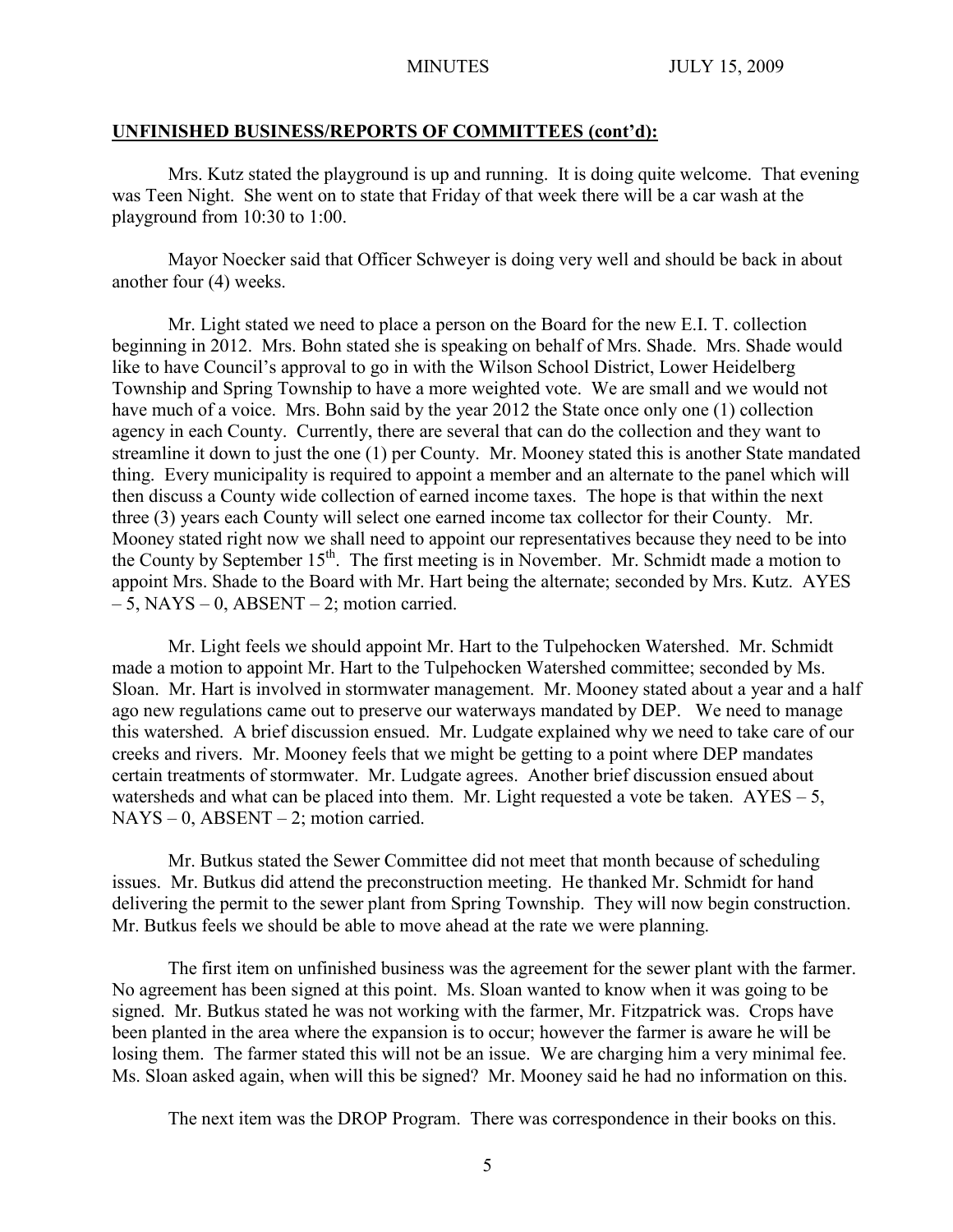### **UNFINISHED BUSINESS/REPORTS OF COMMITTEES (cont'd):**

Mr. Mooney stated he sent the information to Council. Currently, we do not have the DROP Program but we are contemplating moving ahead with this. Mr. Mooney attempted to explain the DROP Program to them. DROP stands for Deferred Retirement Option Plan. When a person reaches normal retirement age whether it be twenty (20) years and fifty five (55) or twenty five (25) years and age sixty (60) for whatever the corresponding ordinance is, they can make a decision on whether to enter into the DROP Program. The program normally allows them to say "I am going to retire in three (3) years or up to five (5) years from now". On the date that the employee would technically enter into the DROP Program, they technically go on the Borough's rolls as a retired employee. However, they don't retire; they continue to work for that three (3) to five (5) year period. Their pension benefit is calculated as of the date they enter into the DROP Program. It does not increase for those three (3) to five (5) years that they continue to work. We start paying their pension benefit into a separate investment account the next month after they DROP. Their monthly pension money gets put into a separate account which they can't draw from until their date of their resignation. They continue to get paid their regular salary and benefits. It allows the municipality to do succession planning. If one (1) of our police officers DROP we know that within three (3) to five (5) years (they will state this when the DROP), we shall need to look for a new police officer. This is the benefit to the municipality. Ms. Sloan stated she understood they could work up to five (5) years. Mr. Mooney stated that is the maximum number of years they can work. There are no real rules or State statues. It is typically three (3) to five (5) years. She questioned when do they state how long they will continue to work? Mr. Mooney said when they DROP. Most programs don't have a penalty for early termination. Mrs. Kutz questioned what the employee's benefit is. Mr. Mooney stated for three (3) to five (5) years they are getting paid their pension benefit while they are getting paid. Mr. Mooney explained how it will work. Ms. Sloan stated once he DROPs, the Borough is not contributing to his pension anymore. Mr. Mooney said yes that is true and in addition, the officer begins drawing his pension out of the pension fund. He doesn't contribute to his pension anymore. The Borough does not receive any of the MMO money on behalf of that individual from the State. So when it comes to fund our pension plan, for each officer we receive two (2) credits to help fund the plan. If the officer elects the DROP Program we don't receive that anymore. If the officers make a contribution to the plan, we don't receive that money once they DROP. A brief discussion ensued. Mr. Schmidt questioned if the only benefit of this DROP Program is that we would know four (4) years in advance when someone is going to retire. Mr. Mooney stated that is the biggest benefit the Borough gets out of this program. In addition, if an officer sees he can retire with a lot of money and opts into the program, the Borough will have an experienced officer around a few years more than if they would just retire when he reaches retirement age. Mr. Schmidt asked if he was in the DROP Program, he could take that money and transfer it to another fund. Mr. Mooney stated no. He stated whatever your pension is you basically start collecting your pension but you can't touch it. It goes into an investment account that you can direct but you can't withdraw the money. Mr. Schmidt stated they are getting the option of investing the money where they so choose. Mr. Mooney stated that was correct. Mr. Schmidt stated he sees no advantage to this. Mr. Pachuilo questioned how this works with collective bargaining units. Mr. Mooney stated it is a barginable matter. The FOP could ask for that. Mr. Butkus stated this is an option but not pushed upon each officer. One officer could take it and another not. Mr. Mooney said that was correct. Mr. Butkus questioned once they agree to DROP if an unforeseen circumstance develops we can't ask the officer to stay past the five (5) years. Ms. Sloan stated that was correct. He would get penalized. A brief discussion ensued. Mr. Schmidt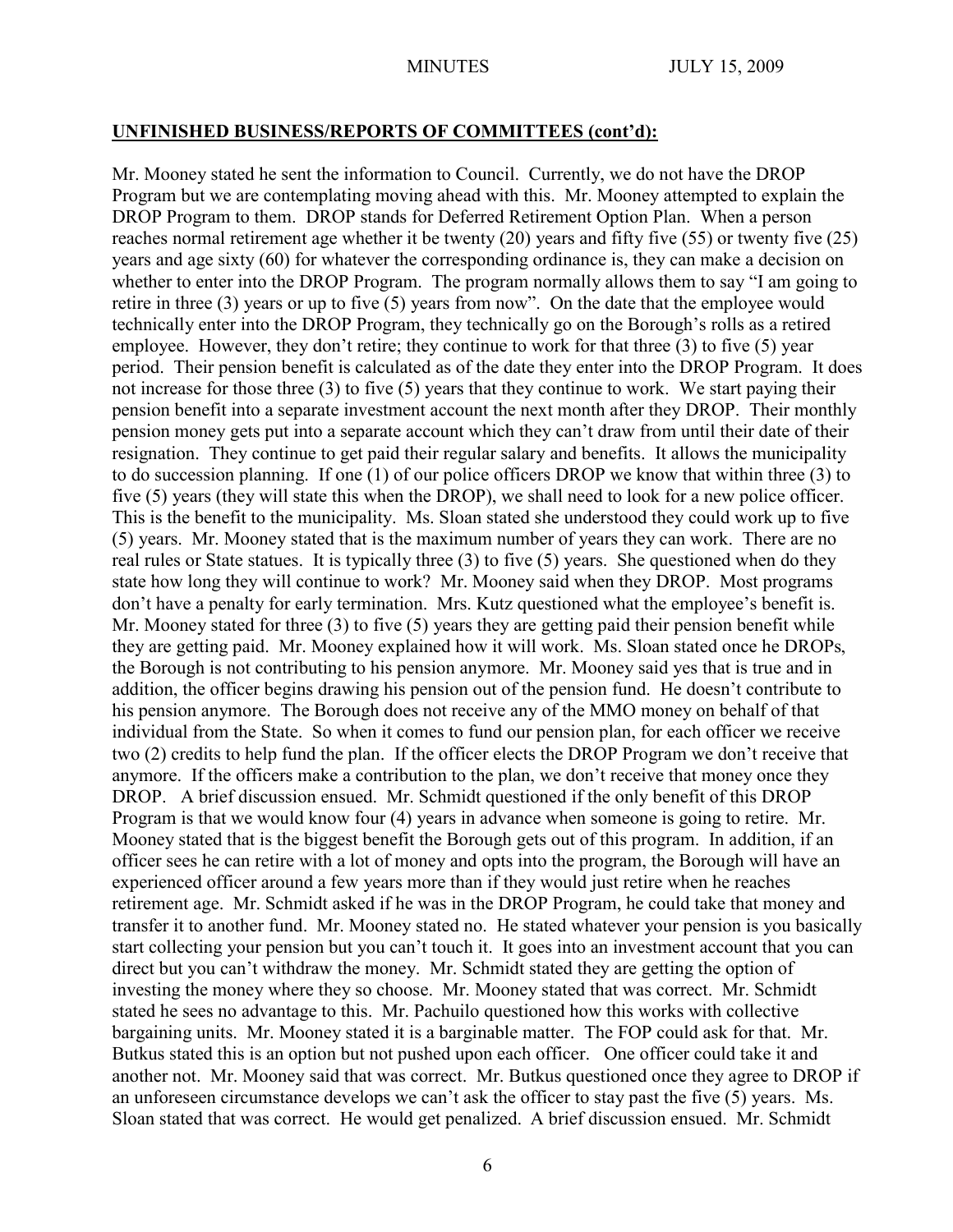#### **UNFINISHED BUSINESS/REPORTS OF COMMITTEES (cont'd):**

questioned if this binds our hands; if an officer does something wrong we can still get rid of him. The answer was we can discharge him or her if need be. Ms. Sloan stated we then aren't contributing towards his pension. Mr. Mooney said this is where the downside comes in. You aren't paying however you aren't getting credit for that officer either. We still have the obligation of making sure our pension plan is 100% funded. Normally, what happens when someone retires a new person comes in and fills that spot. They pay into the fund; the MMO goes into the fund for the new employee. He has another twenty (20) years to work until he is eligible to retire. All of this money would be going into the fund to keep it 100% funded however you will not be receiving any money. So when the State comes around two (2) years later, and you have people in the DROP, they evaluate what you must put into your fund to have it be 100% funded as your obligation as a municipality will be increased. Ms. Sloan stated in our small municipality it won't increase that much. Mr. Schmidt stated it doesn't matter it will increase. Mr. Mooney stated it won't increase like Reading or Philadelphia however it will increase. Ms. Sloan stated if we have an officer that DROPS and we hire a new officer and you want to get him up to speed isn't it more or less a wash. The answer was no. He went on to say if you hire a new officer while the old one is still employed then you raise the cost of manning that department. Mr. Schmidt stated isn't this premature as we have no one near the age or time of service. Mr. Mooney stated the actuary will always tell you that the plan as no financial impact on the municipality. The actuary makes an assumption. If you are old enough to retire you shall retire. He explained why they think this. Ms. Sloan stated you really need to crunch numbers. Mrs. Kutz stated what are the chances of us having our own police department down the road? Mr. Butkus made a motion to refer this back to the public safety and admin committees; seconded by Ms. Sloan.  $AYES - 4$ ,  $NAYS - 1$  (Mr. Schmidt),  $ABSENT - 2$ ; motion carried.

Mayor Noecker stated there will be a meeting on the Rt. 422 Corridor Project the following Tuesday at 8:30 a.m. here at the Borough Hall. They will be meeting with PENNDOT, the signal control products people, and the persons who installed the signals. Heidelberg would like to join in this also.

#### **NEW BUSINESS:**

The first item that was discussed was Brookfield Manor. Mr. Elliott addressed Council. He brought two (2) representatives from Schloch Excavating with him that evening. Schloch did the improvements at Brookfield Manor. The final coat of paving was put on about ten (10) days ago. They are there to answer any questions that might be asked. He stated Schloch had been with them since the very beginning and they had a great working relationship. In addition, they had a great work relationship with the Borough as well. They appreciated the working relationship with Barley/Snyder, ARRO Consulting, Mike Hart, and Bob Ludgate and his crew. At this time the project is complete with the exception of three (3) or four (4) minor items. He was there that evening for release of the financial security. Ms. Sloan questioned what the minor items were. Mr. Ludgate stated they are listed however the list does not include the barricade at the dead end. The deed of dedication needs to be prepared. There will be some legal costs. Brad Midgette submitted an estimate of \$12,000.00 for the punch list of items. The major item is the sidewalk at the end of Cacoosing. The lesser item is the sidewalk at Lot #11. They need to have one; at this point it is not developed. It needs trees and an apron as well. There a few cracked driveways and sidewalks.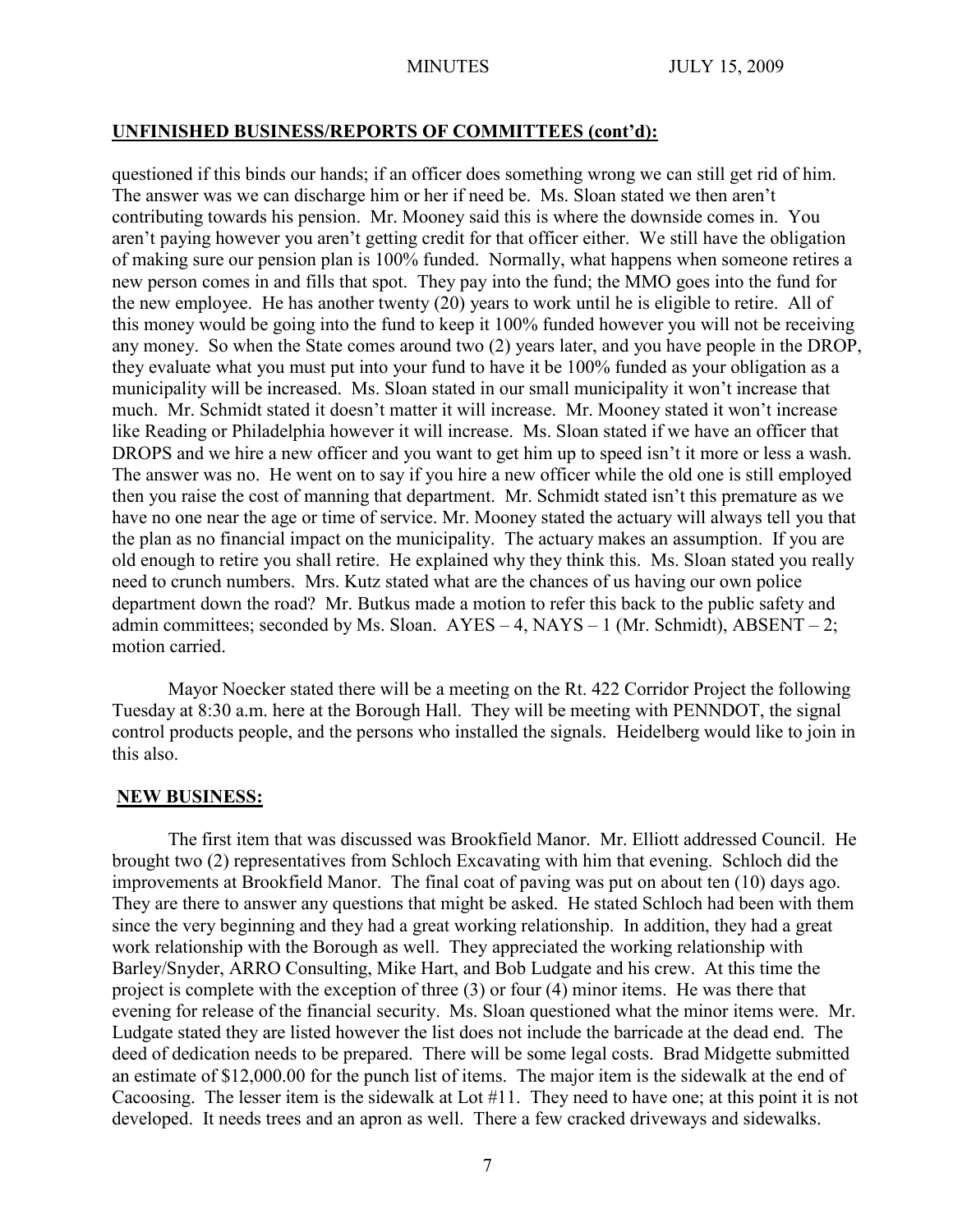#### **NEW BUSINESS (cont'd):**

Mr. Ludgate feels we should allow for double that for the legal fees and the dedication. We need to have some funds someplace. Mr. Ludgate also feels we need to act quickly to get these streets on the rolls so we can get Liquid Fuel money for them next year. Mr. Schmidt asked how much would we be releasing. Mr. Ludgate stated in both of the accounts we have around \$500,000.00. Mrs. Bohn stated in Phase I, there is \$360,548.71 and in Phase II there is \$176,658.54. Ms. Sloan had a question on the street apron and the one (1) vacant lot; she wondered why the work hadn't been done. Mr. Elliott stated he has the lot under agreement. The buyer asked him not to do anything there as he was not sure how the house was going to be; which side the driveway was going to be on, etc. Mr. Elliott stated that Mr. Mooney was aware of this. The lot was used for staging. Mr. Mooney stated there are still some legal and engineering bills left to be paid. Mr. Mooney said Mr. Fitzpatrick wanted any money realized be contingent upon the paying of those outstanding bills. There is about \$60,000 in those bills. Mr. Butkus questioned if we still will have the guarantee. Mr. Mooney stated yes for eighteen (18) months for the maintenance bond. Before we would release the rest of the money, we would have the maintenance agreement and bond in place. There would be a separate bond. Mr. Light questioned what the total amount we would be giving back. Mr. Mooney stated the monies were given separately for each Phase. He said we want to keep some money in each of the phases. He suggested we release each one separately. Mr. Mooney suggested Phase I has more improvements to be done so he suggested that we keep about \$18,000.00 in that one and about \$6,000.00 in Phase II. Ms. Sloan wanted to call an executive session. Mr. Mooney asked why she wanted the session. She wanted to discuss this matter to which Mr. Mooney stated this was not an executive session matter. Ms. Sloan feels we should be higher. Mr. Butkus wanted to release all but \$20,000.00 from Phase I and all but \$10,000.00 in Phase II. Ms. Sloan stated how about \$60,000.00 and \$25,000.00. Mr. Butkus stated we are holding too much back. Mr. Schmidt feels we should hold what our professionals are telling us. It appears that's more than an ample amount. Mr. Butkus made a motion to release \$340,548.71 for Phase I and \$166,658.54 for Phase II with the condition the money that is owed to the Borough is paid first for legal and engineering; seconded by Mr. Schmidt. A brief discussion ensued. Mr. Elliott stated that he can't pay the legal and engineering unless the money is released. Mr. Butkus stated he is saying that he can't pay anything until the money is paid him. Mr. Butkus amended his motion to say that we release all but \$20,000.00 (\$340,548.71) from Phase I and all but \$10,000.00 (\$166,658.54) from Phase II and inform the bank that the Borough gets paid for the legal and engineering fees first in addition letters will be sent to the banks and to Mr. Elliott saying the same; seconded by Mrs. Kutz. Ms. Sloan stated shouldn't he sign the letter stating he is not contesting it. Mr. Mooney said no. Mr. Elliott said he was not going to contest it. Mr. Light asked for a roll call vote. AYES – 5, NAYS – 0, ABSENT – 2; motion carried. Mr. Elliott thanked Council. He had one (1) other matter which was the sidewalk at the corner of Cacoosing and Reedy Road. This was something the Borough requested of them and they did agree to do it. However, right now he has a problem of entering private property and laying down sidewalk. He will be happy to reimburse the Borough but he would not like to put a sidewalk in someone's yard. He sees it as a big problem. Mr. Butkus questioned if we could get a waiver from the property owner. Mr. Elliott said they were ready to install the sidewalk three (3) years ago. The property owner came to the Borough and raised a fuss. Mr. Elliott said the Borough came to him and asked them to back off and they did. They did set aside money to do that. In the last number of years, the cost to do that has escalated quite a bit. Mr. Schmidt remembers the incident. He questioned if we have an ordinance that states that they must put sidewalk in. Mr. Elliott isn't objecting to do that he is just hesitant to do that.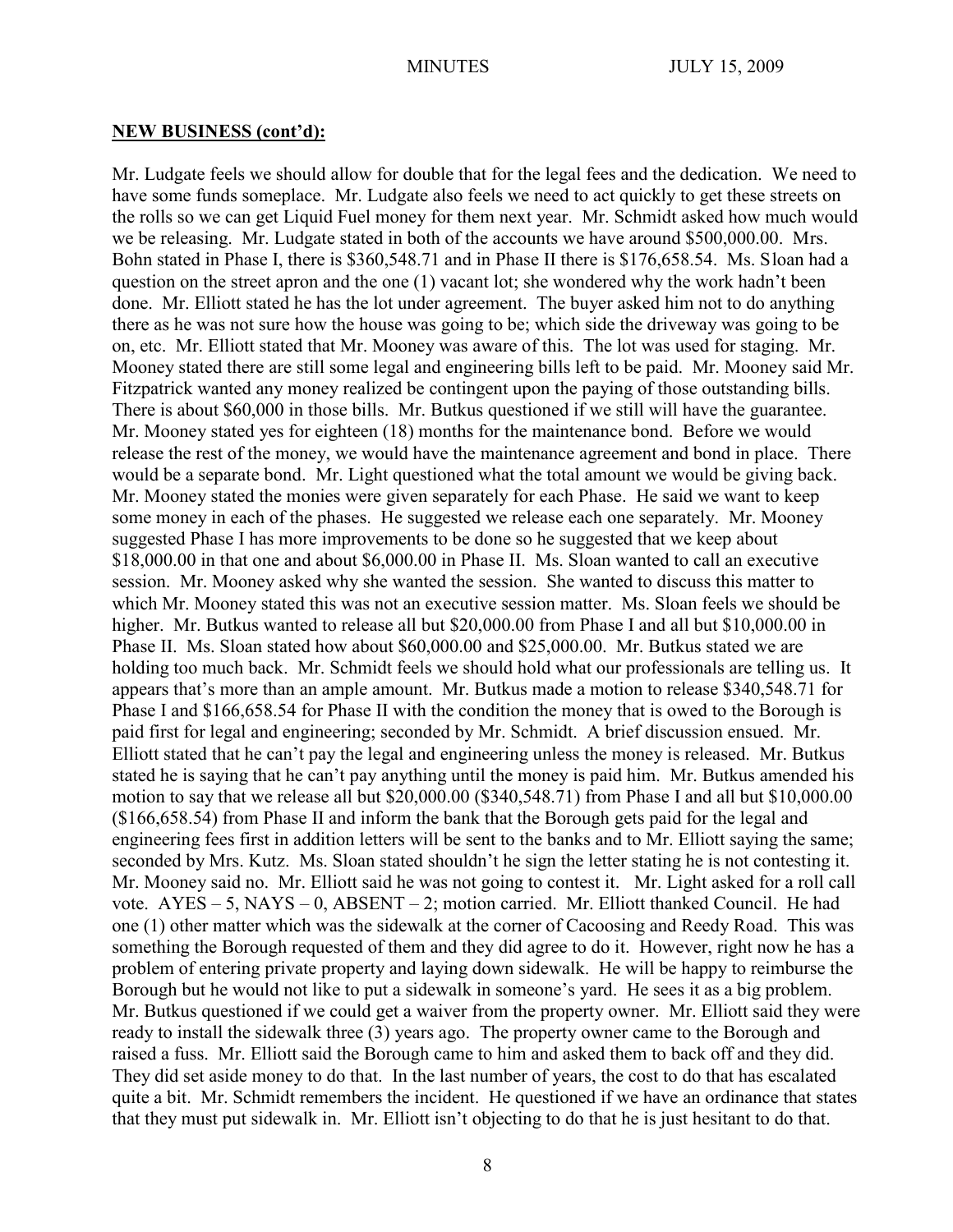#### **NEW BUSINESS (cont'd):**

Mr. Schmidt understood. Mr. Hart stated that the sidewalk is in the Borough's right of way and if we want it there it can go there. Mr. Ludgate stated according to Borough Code we could require that homeowner to put the sidewalk in. Mayor Noecker questioned if we would have to do all of Reedy Road then. Mr. Hart stated Reedy Road does have it all along the far side. Mr. Hart stated it would be just on the one (1) side. Mr. Elliott stated in addition, there is a prize tree he doesn't want to lose. Mr. Mooney stated he did not know what was in the land development and subdivision plan. Mr. Elliott stated this was not. This was over and beyond that. The Borough asked that he do that; and they agreed to do it. Mr. Schmidt stated they have been very good to us. This is part of the money that we are not releasing. Mr. Hart will talk to the home owner. Mr. Butkus asked Mr. Mooney if we force the homeowner to put in the sidewalk could we be setting ourselves up if we don't force others to put in sidewalk. Mr. Mooney stated this is up to our discretion as we are the governing body. Mr. Butkus stated we have an ordinance requiring all new construction and upgrades to install it. Mr. Mooney said unless you give a waiver. Mr. Schmidt stated in this case we asked him to install it. Mr. Mooney stated this does not abut his development so he is not obligated to do it. Mr. Schmidt questioned if we are actually setting a precedence to make everyone put a sidewalk in. Mr. Hart stated actually (then became inaudible as people were speaking over him). Mr. Mooney said it is our decision. Mr. Ludgate stated many, many people use the sidewalk for walking. Mr. Schmidt said he does agree with Mr. Ludgate however he questioned if we were setting precedence by putting that sidewalk in. Mr. Mooney said we can do this on a case by case basis. We can't be sued for a money judgment, Mr. Mooney stated. We are immune unless there is injury being claimed. Ms. Sloan questioned if the gentleman is concerned about his tree, if it is hooked into the end of the sidewalk and then it is just moved out slightly so that it is still there. Mr. Ludgate said it is possible. There are things that can be done. The homeowner is not going to be happy because they will have the responsibility of maintaining the curbs and sidewalks, shoveling the curb and sidewalk, and the liability of the curb and sidewalk adjacent to his house. This will be the obstacle. Mr. Hart said he is getting free sidewalk though. Mayor Noecker said there is no sidewalk on Ruth Street, parts of Evans Avenue doesn't have sidewalk. We could never force them to put it in. Ms. Sloan stated it is a horrible spot; we should try to get the people to agree to it. A brief discussion ensued.

A car wash will be happening on Friday, July  $17<sup>th</sup>$  at the playground. The time is 10:30 a.m. to 1:30 p.m.

The next item on the agenda was changing the meeting date in August. Mr. Schmidt stated the President will be going on vacation the first week in August. He wanted to change the date from August  $6<sup>th</sup>$  to either Monday the 17<sup>th</sup> or Wednesday the 19<sup>th</sup>. Mr. Schmidt would like to meet no later than the 10<sup>th</sup> for some specific reasons. The 10<sup>th</sup> is a Monday. Mr. Light asked Council what their feelings are. Mr. Light feels that is why you have others on Council to fill in while he is away. Mr. Butkus means no disrespect to Mr. Wenrich or other members of Council however if we are going to try to continually move dates to suit one (1) member of Council or another, he feels we will have a very hard time conducting business. Mr. Light agrees with Mr. Butkus. Mr. Light stated you are confusing the residents. Ms. Sloan will be on vacation the week of August  $6<sup>th</sup>$  herself. Mr. Butkus stated with Ms. Sloan away, will we have enough members for a quorum. A brief discussion ensued. Ms. Sloan stated she will be away for the fire meeting. She feels someone else should go in her place. Mr. Butkus asked who the second representative was to which Ms. Sloan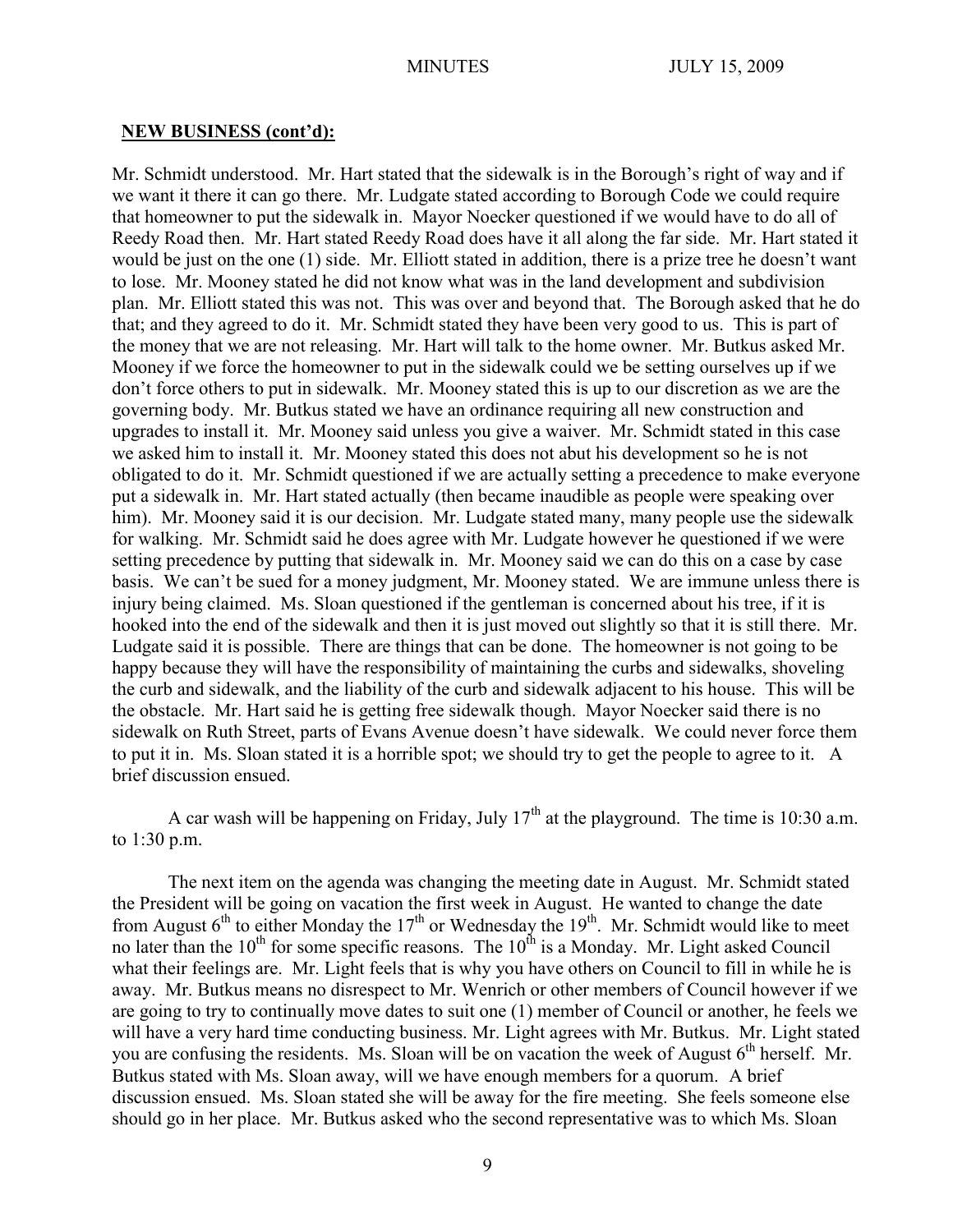### **NEW BUSINESS (cont'd):**

said Mrs. Bohn was. Mrs. Bohn will bring Ms. Sloan up to date so no other person will be needed. Mr. Schmidt asked if Council be polled to find out what date the meeting should be on. Mr. Butkus stated it is Council's decision to hold the meeting on the August  $6<sup>th</sup>$  date. If for some reason a quorum isn't possible, then the meeting can be rescheduled. Mr. Schmidt agrees. Mr. Butkus made a motion to stick to the August  $6^{th}$  meeting date at 7:00 p.m.; seconded by Mr. Schmidt. AYES – 5,  $NAYS - 0$ ,  $ABSENT - 2$ ; motion carried.

Mr. Ludgate stated that the concept plans that Council had authorized was complete and he had them if anyone wanted to review them. These plans show road information under the Smart Transportation Guidelines. No hard engineering was done.

### **PUBLIC COMMENT:**

Mr. Bernie Campbell said it was stated earlier in the evening about some of the things that are needed at the sewer plant and in the end it will pay big dividends. He wanted to ask Council although it is a much bigger project; he hopes that Council will look at the BOSS 2020 or the revitalization project in the same way. The Borough is brittle and we are plugging in plastic cards to keep it going and at some point an investment is going to be needed into the Borough in order for it to pay back dividends in the end. He thought it was a great analogy. He urged Council to look at investing in the Borough just as they did when they invested in the sewer treatment plant. Mr. Schmidt agrees with Mr. Campbell's philosophy. He stated for this Borough to continue and be prosperous these changes are going to have to take place. He understands some people will have problems swallowing these changes; however the changes are going to have to take place to keep the Borough a separate municipality. Mr. Campbell stated we might have worded it wrong. It perhaps should be called an "Investment in Our Future" more than a revitalization project. He feels we need to look at it that way. He thanked Council.

#### **TREASURER'S REPORT:**

| General Account                 |                         |              |
|---------------------------------|-------------------------|--------------|
| Opening Balance – July 15, 2009 |                         | \$181,653.11 |
| <b>PLGIT</b>                    |                         | 9,077.31     |
| Invest                          | Recreation              | 49,511.67    |
|                                 | General Invest          | 4,341.66     |
|                                 | <b>Total Acct Funds</b> | \$244,583.75 |
| Sewer Account                   |                         |              |
| Opening Balance – July 15, 2009 |                         | \$117,289.97 |
| <b>PLGIT</b>                    |                         | 61,142.03    |
| Invest                          | <b>Sewer Revenue</b>    | 321,145.22   |
|                                 | <b>Total Acct Funds</b> | \$499,577.22 |

Mr. Butkus made a motion to accept the Treasurer's Report; seconded by Mrs. Kutz AYES – 5, NAYS – 0, ABSENT - 2; motion carried.